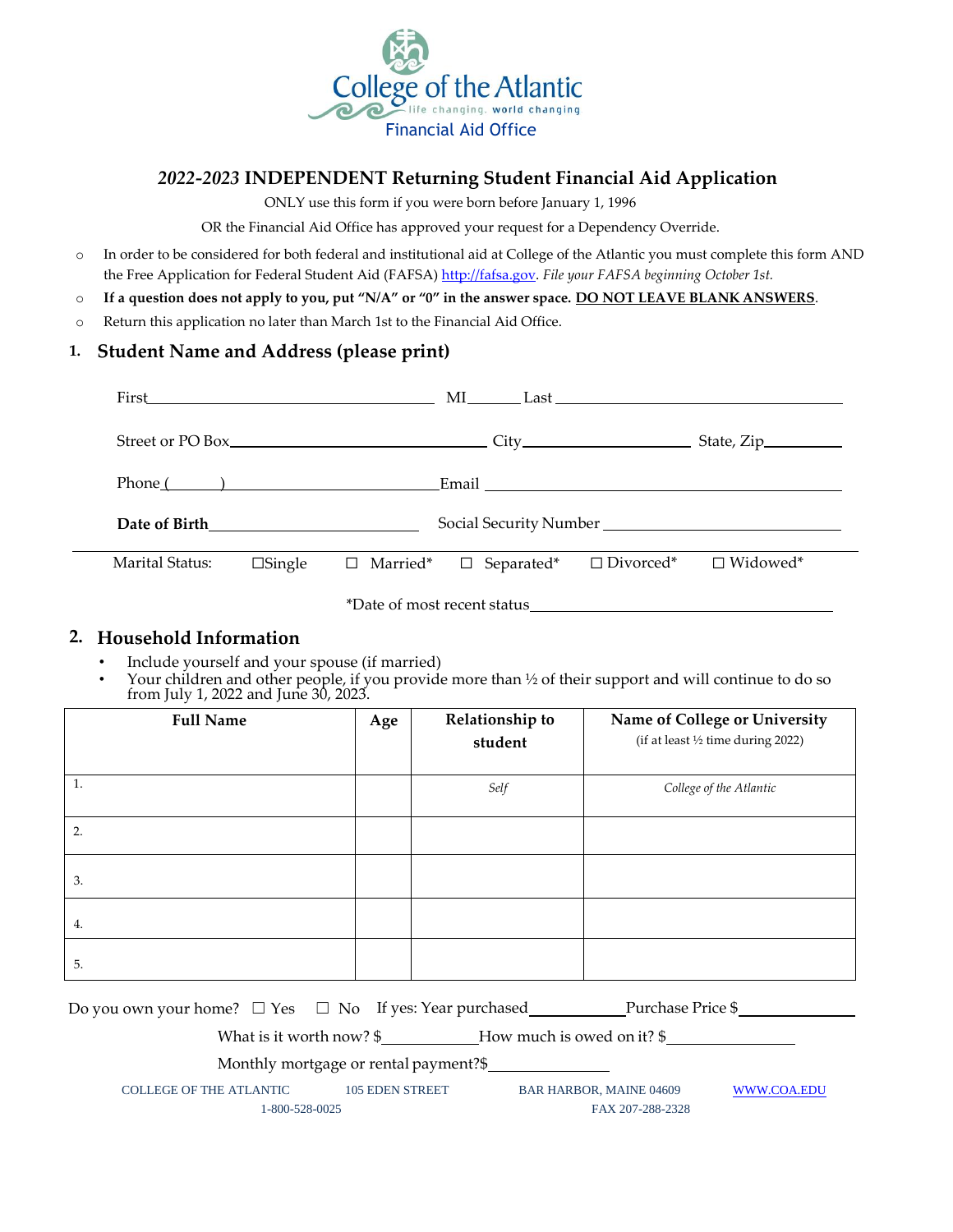## **3. Tax Transcript & Income Information - Year 2020**

Instructions: Check the box below that applies.

☐ Used the IRS DRT in **FAFSA on The Web (FOTW)** to transfer 2020 IRS income tax return information into the FAFSA.

 $\Box$  Unable or choose not to use the IRS DRT in **FOTW**, and instead will provide the school with a 2020 IRS Tax Return Transcript(s) along with all of my (and my spouse's) W-2s or 1099-Misc.

☐ Did not file a federal tax return in 2020. You must obtain the *IRS Verification of Non-filing Letter* indicating that you did not file and were not required to file. If you worked in 2020, you (and your spouse) must provide all W-2s or 1099-Misc.

If you did not receive/have write '0' or No

## **4. Other Income and Asset Information**

Please refer to 2020 income information and the FAFSA.

| Other Income and Assets                                                                                                                                                                                                                                                                                                                                                                                                      | <b>ANNUAL AMOUNTS</b> |  |  |
|------------------------------------------------------------------------------------------------------------------------------------------------------------------------------------------------------------------------------------------------------------------------------------------------------------------------------------------------------------------------------------------------------------------------------|-----------------------|--|--|
| Payments to tax-deferred pension plans such as 401(K) or 403(B)                                                                                                                                                                                                                                                                                                                                                              | \$                    |  |  |
| Deductible IRA/Keogh payments                                                                                                                                                                                                                                                                                                                                                                                                | \$                    |  |  |
| Housing or living allowances paid to military, clergy and others (include cash value of<br>benefits)                                                                                                                                                                                                                                                                                                                         | \$                    |  |  |
| Child support received or paid (circle)                                                                                                                                                                                                                                                                                                                                                                                      | \$                    |  |  |
| Tax exempt interest (Line 2a on 1040)                                                                                                                                                                                                                                                                                                                                                                                        | \$                    |  |  |
| Money received, or paid on your behalf, include distributions to student from a 529 plan that<br>is owned by someone other than you or your parents.                                                                                                                                                                                                                                                                         | \$                    |  |  |
| Cash, checking and/or savings (as of today)                                                                                                                                                                                                                                                                                                                                                                                  | \$                    |  |  |
| Net worth means the current value, as of today, of investments, businesses, and/or investment farms, minus debts<br>related to those same investments, businesses, and/or investment farms. When calculating net worth, use 0 for<br>investments or properties with a negative value.                                                                                                                                        |                       |  |  |
| Net worth of INVESTMENTS - real estate (other than the home in which you live) includes a<br>unit within a family home that has its own entrance, kitchen, and bath and rented to someone<br>OTHER than a family member, trust funds, UGMA, UTMA, money market funds, mutual<br>funds, CDs, stocks, stock options, bonds, other securities, installment and land sale contracts,<br>commodities, education savings accounts. | \$                    |  |  |
| Net worth of BUSINESS and/or INVESTMENT FARM with at least 100 employees - the<br>market value of land, buildings, machinery, equipment, inventory, etc. Business<br>and/or investment farm debt means only those debts for which the business or<br>investment farm was used as collateral.                                                                                                                                 | \$                    |  |  |
| Retirement Account Rollover – did you report a rollover to a retirement account on<br>your 2020 tax return - check ONLY if yes.                                                                                                                                                                                                                                                                                              | $\Box$ Yes            |  |  |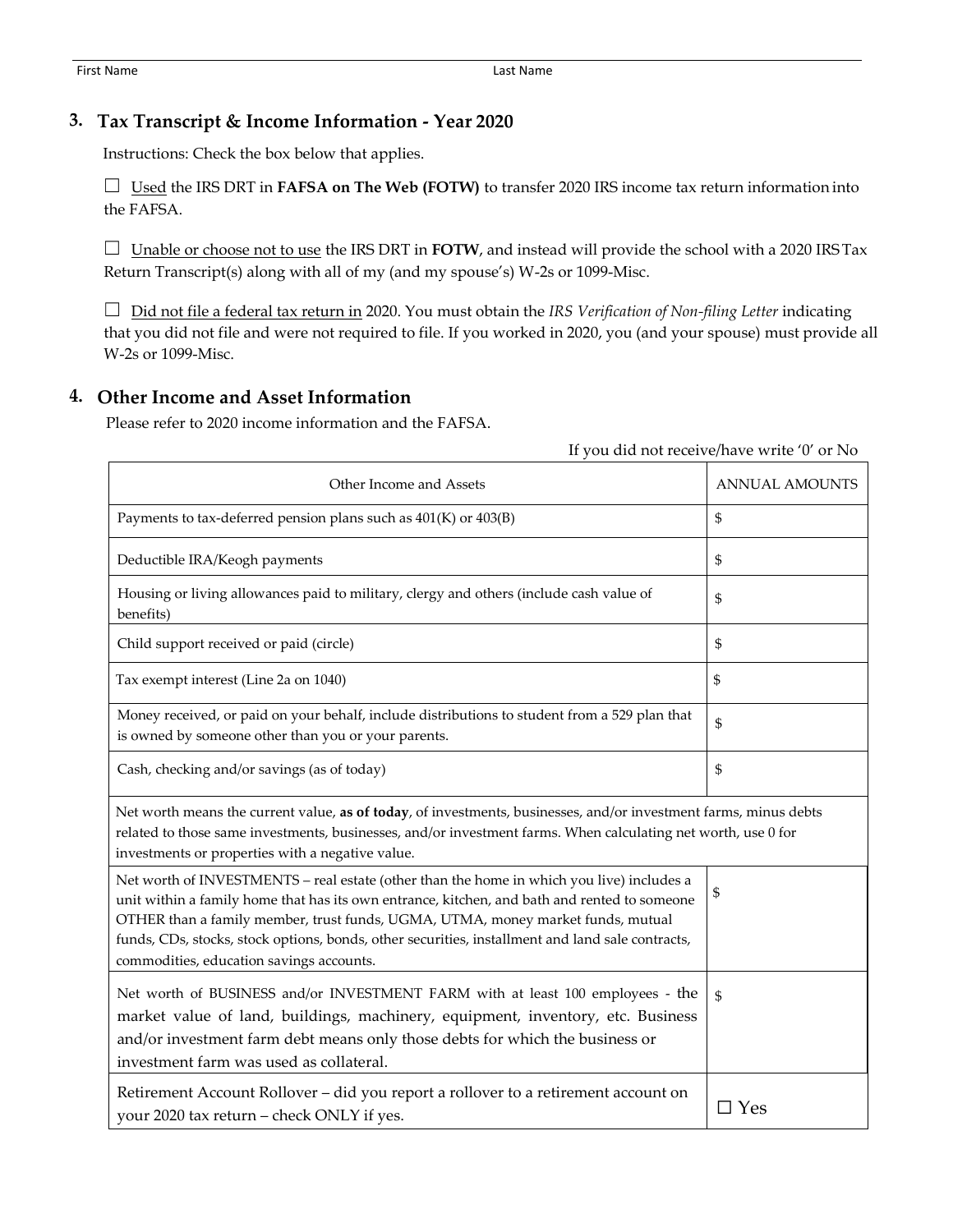

First Name Last Name Last Name

## **5. Scholarships and other aid**

Please list any expected financial assistance from other sources (faculty/staff tuition grants, outside scholarships, etc). List type of aid and amounts below. Include **ANY** and **ALL** scholarships that you have applied for *or plan to apply for* even if you have not received a response yet. You are legally responsible for reporting all outside scholarships to your school whether listed below or not. To maximize your benefits, report final scholarship information to COA by July 1 (please include copy of letter/check). Include any Veterans Benefits.

| 1. | 4. |
|----|----|
| 2. | 5. |
| 3. | 6. |

# **6. Comments (attach additional pages if needed)**

# **7. Certification and Signatures**

Signing this worksheet certifies that all of the information reported is complete and correct. If asked, you will agree to provide information that will verify the accuracy of information provided. The secretary of education has the authority to verify information reported on the FAFSA with the IRS and other agencies. If you purposely give false or misleading information, you may be fined up to \$20,000, sent to prison or both.

Student's Signature Date

Remember to…

- List yourself and your spouse (if married) and children in Part 2, Household Information
- Not leave any answers blank. Please fill them as requested. Use 'N/A' or '0' asnecessary.
- Follow up and provide information about outside scholarships
- Provide W2s and/or 1099-Misc as applicable.